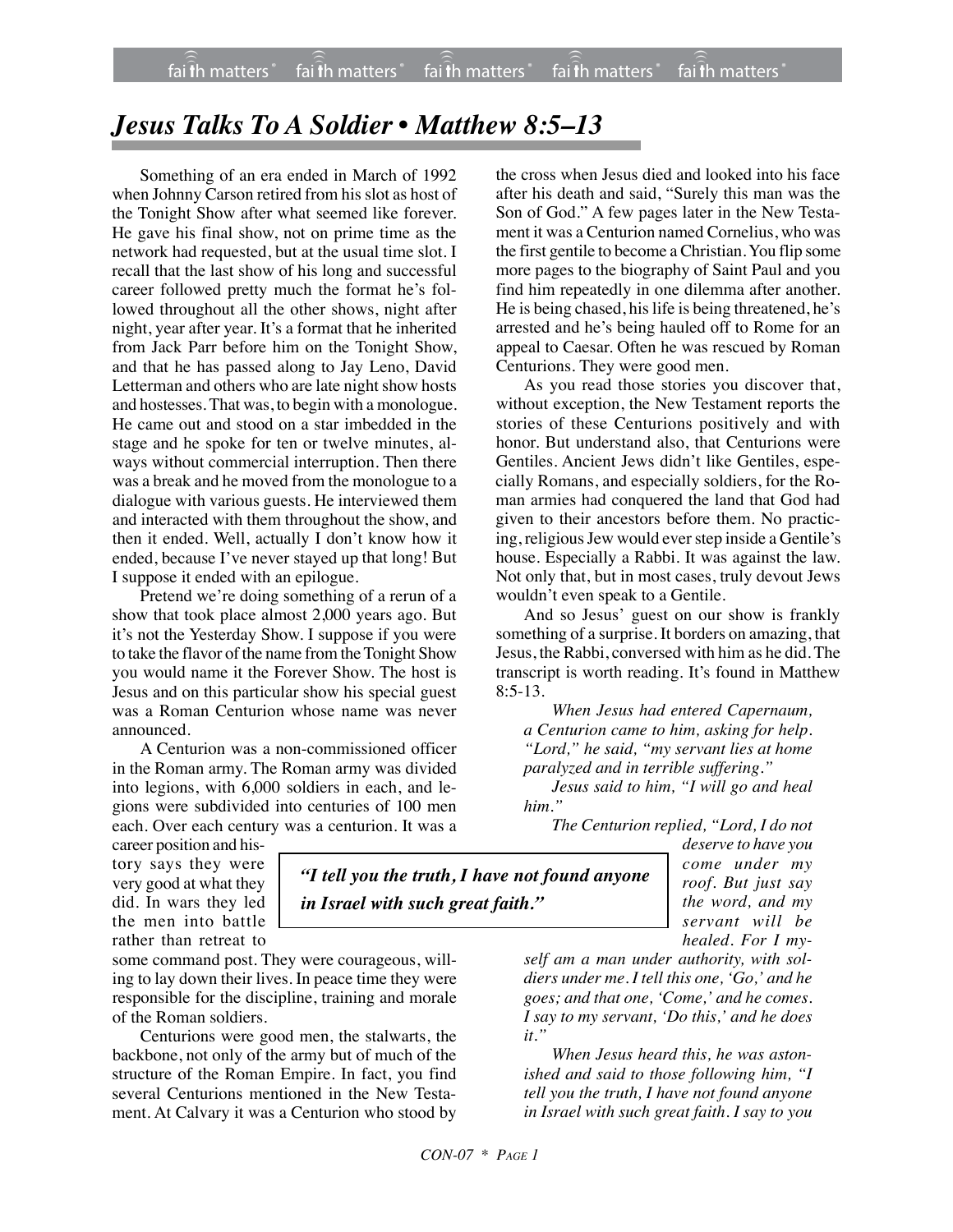*that many will come from the east and the west, and will take their places at the feast with Abraham, Isaac and Jacob in the kingdom of heaven. But the subjects of the kingdom will be thrown outside, into the darkness, where there will be weeping and gnashing of teeth."*

*Then Jesus said to the centurion, "Go! It will be done just as you believed it would." And his servant was healed at that very hour.*

The Forever Show started with a dialogue. The Centurion was concerned about a servant of his who was paralyzed and in pain. Let's call this servant what he really is — a slave, same Greek word. He was a slave at a time when slavery was common, although we sometimes forget that slavery takes place today, as well.

Slavery is an inhumane and immoral practice where one human being owns another. It was especially despicable in ancient times. Under Roman Law a slave owner or master could do absolutely anything to a slave. A slave was considered to be a piece of property. You could rape a slave. You could torture a slave. You could sell a slave. You could work a slave to death. As long as it was your slave, it didn't make any difference. You could do anything at all. The extent of the cruelty in some cases was unbelievable.

But apparently this Centurion was different. He cared. He had compassion for someone that typically no one had compassion for. I'm sure that he would feel uncomfortable if he heard me use the word love, but I think he loved this slave and was willing to do something quite humbling. As a Roman officer and a Gentile he was willing to go to a Jew, a Rabbi, and to state his case and seek help. What would the other officers think? What about the 100 men under his command? If they heard about it, they might consider him something of a despicable person for condescending to deal with the Jews of the land. They might refuse to obey his orders because of it. He set all that aside because of compassion, because of conviction — because he cared.

He went to Jesus and said, "Lord, my servant lies at home paralyzed and in terrible suffering." Interesting that he did not ask Jesus to heal him. He simply stated the need. Jesus' response may not be quite as it appears in our Bibles. Let me explain.

The New Testament was written in ancient Greek where there were no spaces between either the letters or the words and they used no punctuation marks whatsoever. If you imagine trying to read English that way, it is difficult. But the one thing that they do have in Greek that we don't have in English is a way of showing where the speaker put the emphasis in a statement. The language here shows that Jesus put his emphasis on the I. He said, "I will go and heal him." But the next line says, "The Centurion replied," which indicates that Jesus must have asked some type of question. Apparently what Jesus said was, "I will go and heal him?" In other words, Jesus was asking, "Are you, a Gentile, a non-Jew, a Roman soldier — are you asking me, a Jew, a Rabbi, to come to your house to heal a sick slave? I mean, isn't that a little much, since we Jews and Gentiles hardly have anything to do with each other? Besides, it's against my law to talk to you or come to your home." In a sense, it was a test of this soldier's real stuff.

The Centurion came back with an amazing answer. "Lord, I don't deserve to have you come under my roof. Let me tell you how I see things. When I say a word, something happens, I'm obeyed. I can say to one of my men, 'Go,' and he goes. To another one, 'Hey, come here' and he comes. I can say to one of my slaves, 'Do this' and he does it. So, you can just speak a word and my servant will be healed."

He was using an analogy to communicate his conviction that all was under the authority of Jesus -- absolutely everything. He believed that when Jesus spoke, all must obey. He believed that everything was subject to Jesus' authority. How many people believe that? He believed that the sick could be made well. He believed that marriages were under the authority of Jesus. He believed that Jesus had the ultimate control over the politics of the empire. He was convinced that religious matters and matters of economics, of employment and unemployment, that outcomes of battles, that every single detail, all things in life are under the authority of this Jesus.

Several years ago there was a best selling book by Hal Kushner with the intriguing title, *Why Bad Things Happen To Good People. I*t's an interesting book and has many fine things in it. But Mr. Kushner comes to the conclusion that there is a good God and that there are terrible things and God would do something about them if he could, but he can't.

This Centurion would vehemently disagree with that view. He would say that Jesus could do anything. Every detail of our lives, the things that trouble us, the things we get stressed out over, everything is under the authority of Jesus. Which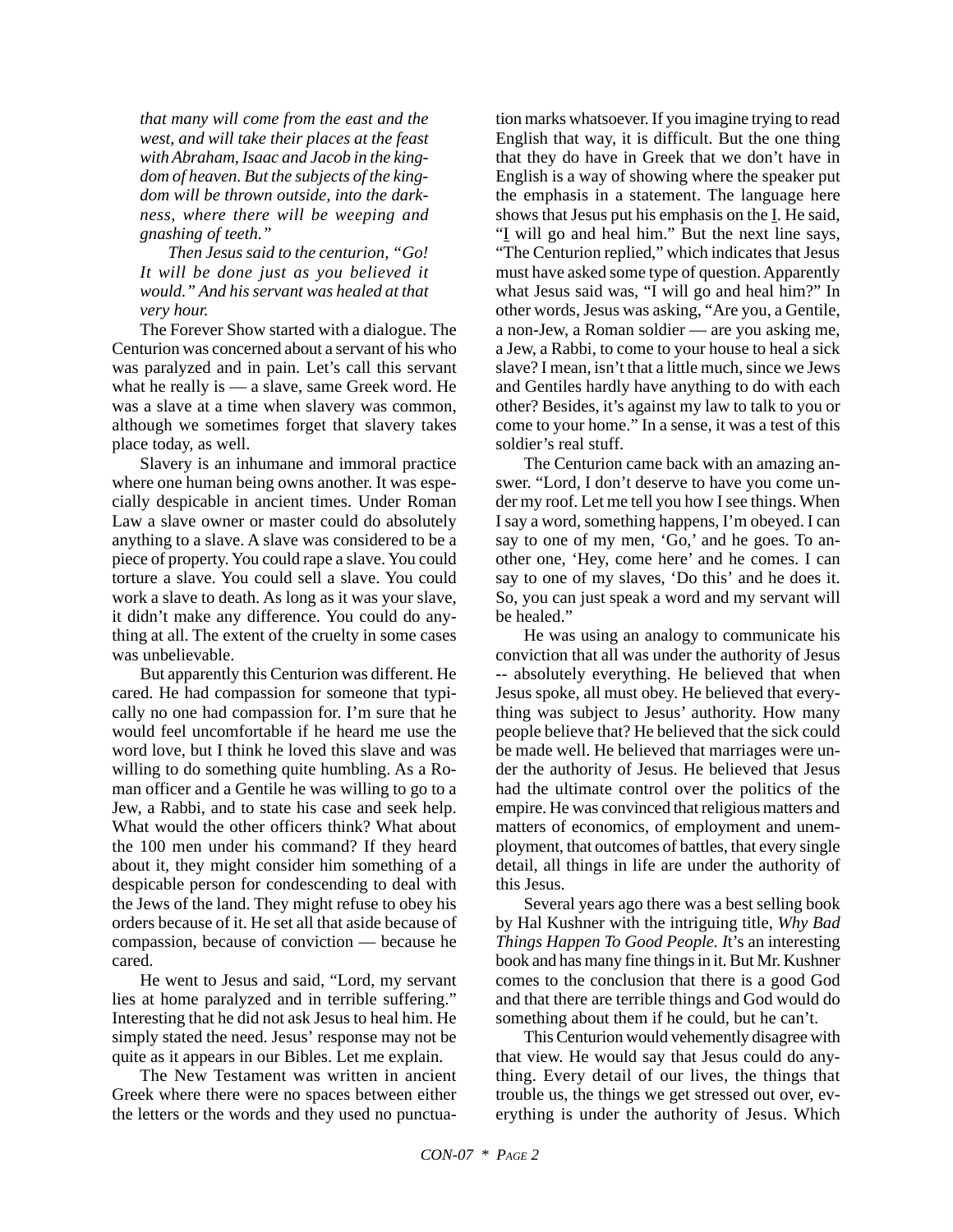means that Jesus need only speak a word and that sick servant would be healed. It is not necessary for Jesus to go see him or to touch him. He just has to say it and it will happen. For after all, the Centurion must have thought, this Jesus was God.

The story tells us that Jesus was astonished at the Centurion's words. This guy really understood how it works! A lot of people spend their whole lives trying to figure out how the world works and Jesus is saying, this guy figured it out! Most people drift and struggle through life trying to put all the pieces together, but never do.

Jesus says, "I tell you the truth, I have not found anyone in Israel with such great faith." He would have expected it to be the other way around. This guy was from a pagan religious and cultural tradition. He should have been the last person to figure out what makes the universe work, but he understood. He understood things that those who were religious did not understand.

Life is full of such surprises. For example, research shows that in our society, the less money people have, the higher percentage of their income that they give either to God or to charity and that the more money people have, the lower the percentage they give. You would think it would be the other way around. Another surprise is that some of the greatest stories of faith in God and stories of the biggest miracles happening today are in Africa or Latin America and parts of Asia. You would think they'd come out of Europe where the Bible has been

taught and the Church has been established for centuries. When is the last time you have heard a great story of faith coming out of Europe? It is comparatively

rare. Likewise, there are people who have grown up in Christian homes, go to Sunday School, to church camps and confirmation and they never get it, they never understand what makes life work or how God operates. Then along comes somebody with none of that background, none of that tradition, none of that teaching and they see it. They understand it and their lives are transformed and are completely different.

Jesus was saying, it was an astonishing thing for a Roman soldier to have more faith in Jesus than any Jew in Israel. After that dialogue with the Centurion, Jesus switched to a monologue where he taught a powerful and profound truth to his disciples.

He began by teaching that faith is the thing that counts. Faith is really the key to understanding both life and eternity. At that time the Jewish people thought of heaven as a huge feast. God would be the host at the head table and the patriarchs of the Hebrew nation, Abraham, Isaac and Jacob would be seated with him. They also taught that the only people who were invited to that feast and to heaven were Jews and everybody else was left out.

Those of you who are old enough to remember the Vietnam War will recall the evacuation of Saigon. There had been an American presence there for a lot of years and when there was a negotiated withdrawal, everybody had to be taken out of the capital city of South Vietnam within just a few days. On television there were daily reports of the wild and mad scramble of people trying to get out of Saigon before the Communist takeover. I remember vividly the scenes from the last day. The final evacuations were by helicopter from the U.S. Embassy in Saigon. Around the perimeter there were Marine guards closing in with automatic weapons, threatening to shoot anyone who was not an American or related to an American who tried to get out of the country by means of those helicopters. A news crew on one of the helicopters recorded the scene as the last people boarded the final helicopter. As it started to take off from the roof of the embassy, South Vietnamese nationals crashed through the perimeter and screamed and pleaded for a place on board. They reached up and tried to grab the runners of the helicopter, but they were left behind.

That was the way most Jews figured heaven would be. Jews were included and everybody else

## *…the determining factor is faith. Faith in Jesus Christ.*

was left behind to scream, weep and gnash their teeth. But Jesus taught a com-

pletely different truth. He said that at the banquet table that is called heaven, there will be people from everywhere. "I say to you that many will come from the east and the west, and will take their places at the feast with Abraham, Isaac and Jacob in the kingdom of heaven." He was saying that heaven would be loaded with people from the east: from Iran, Iraq, Persia, India, China and Japan. And from the west: from throughout the Roman Empire and across Europe and Africa. There will be millions of people who are not Jews who will be included, eventually stretching all the way to the then unknown western hemisphere that we call the Americas. Millions and millions will be at God's banquet table — not because they are Jews or Gentiles or black or brown or white or yellow, but the determining factor is faith. Faith in Jesus Christ.